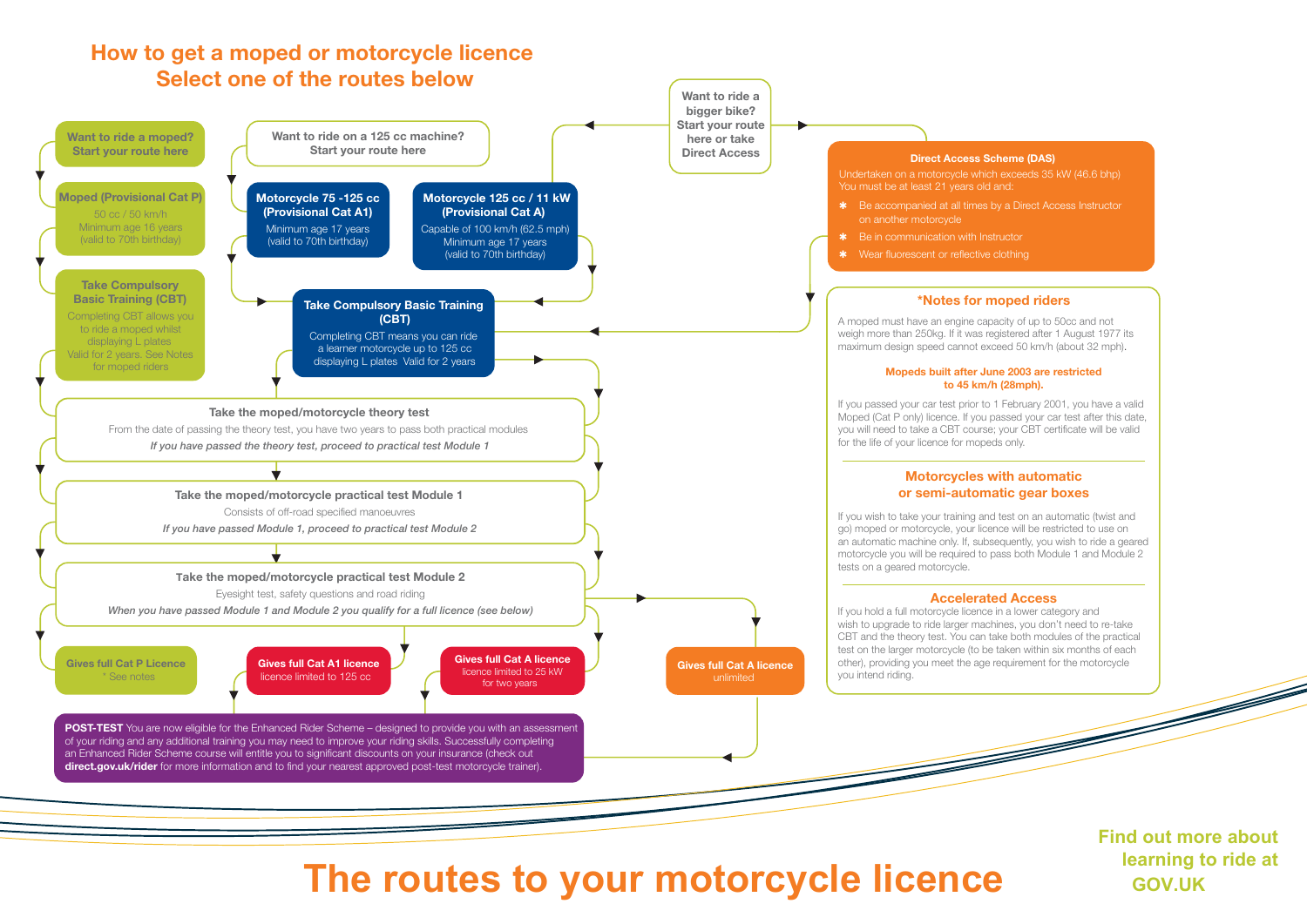

# **Licence - AM Mopeds (50cc or less)**

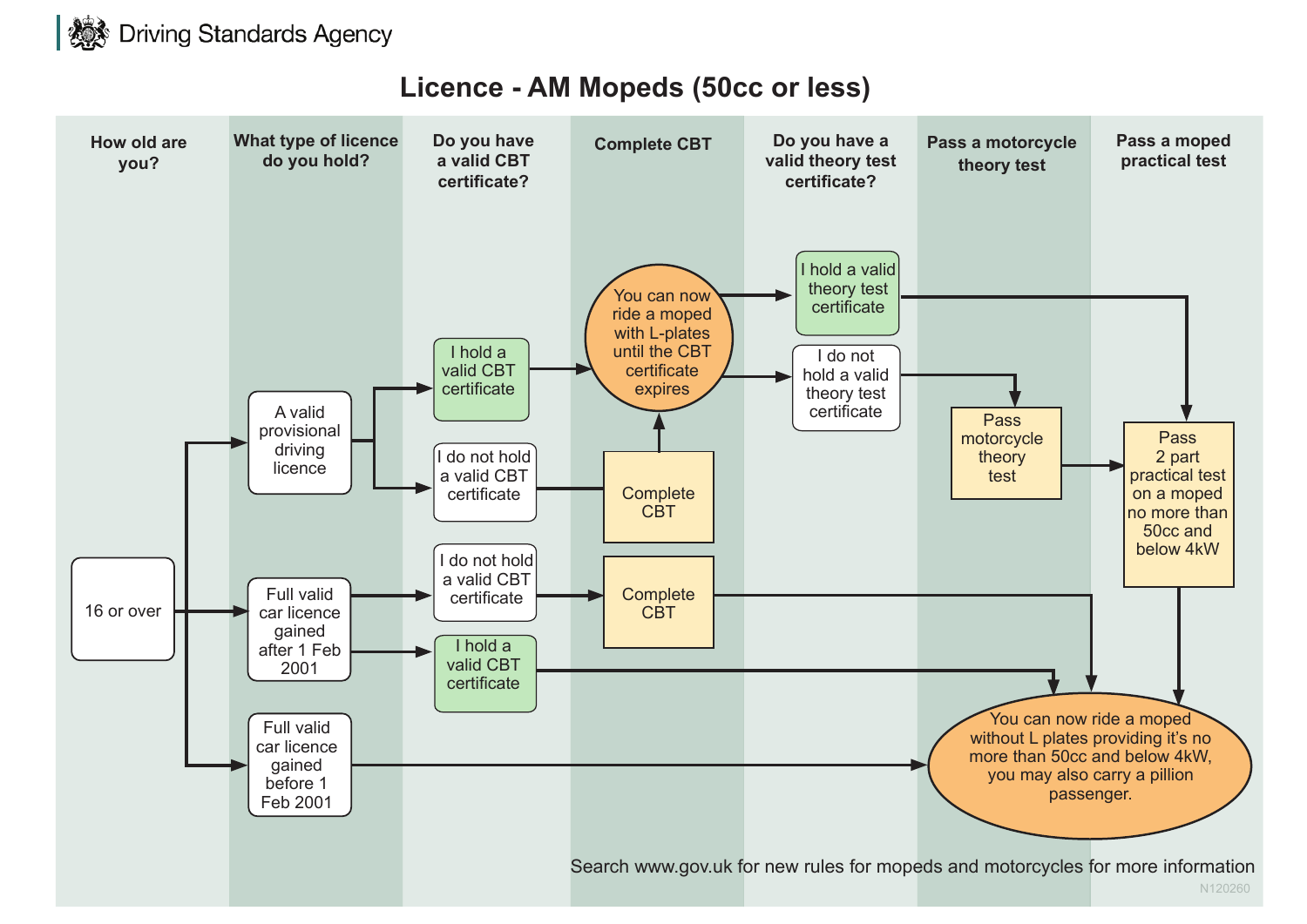

# **Licence - A1 light motorcycle (up to 125cc not exceeding 11kW)**

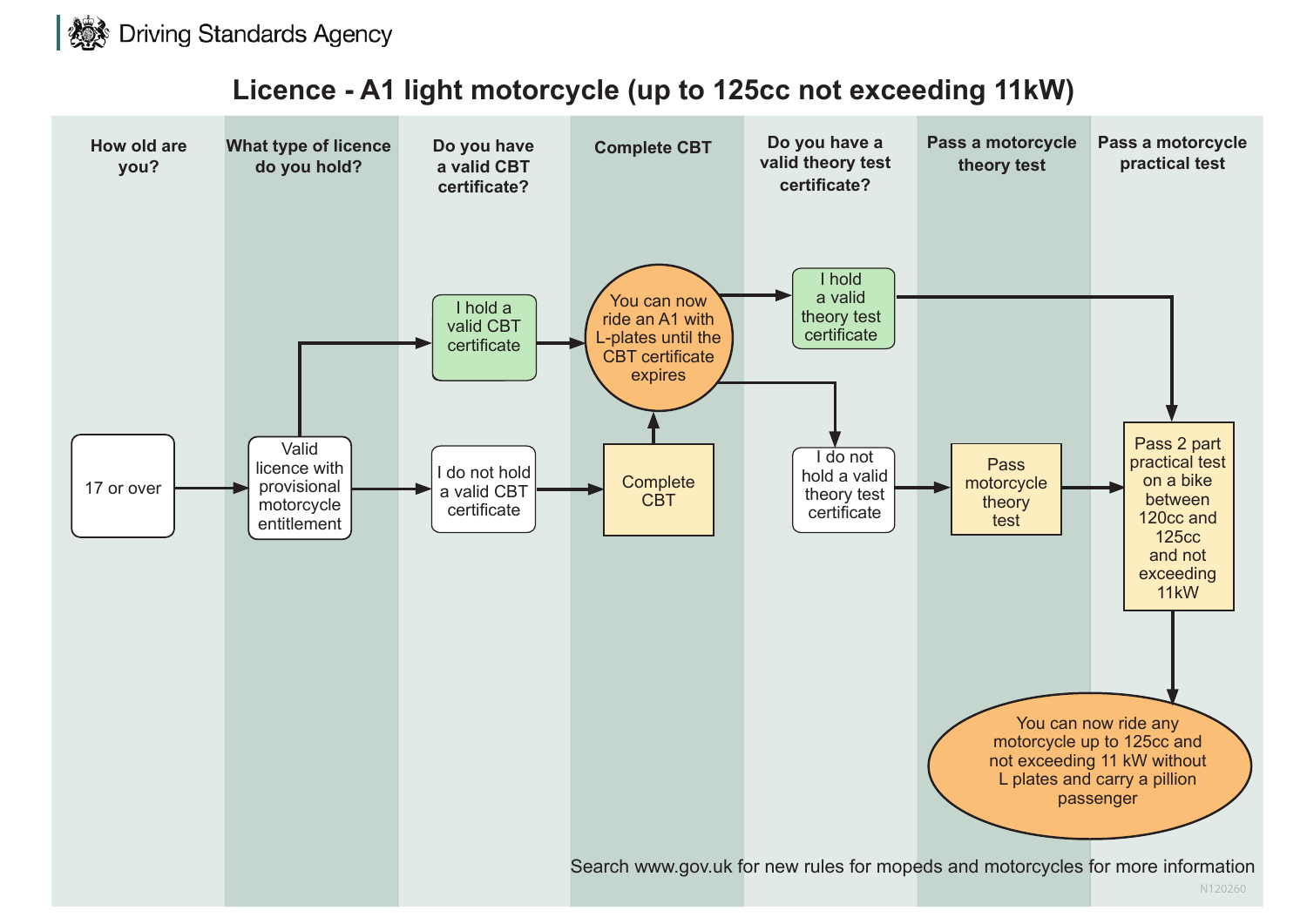

# **Licence - A2 motorcycle (medium motorcycles up to 35kW)**

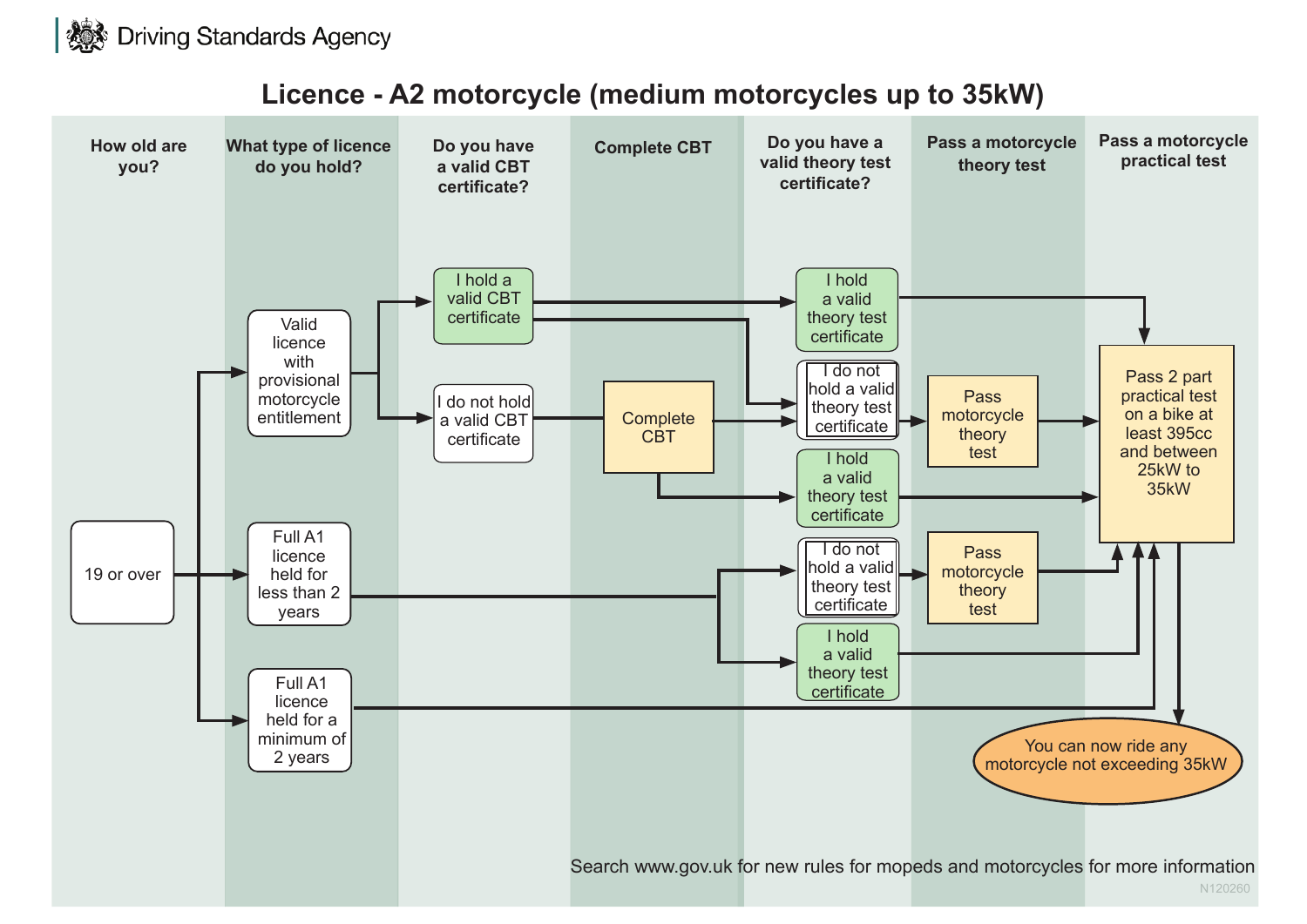